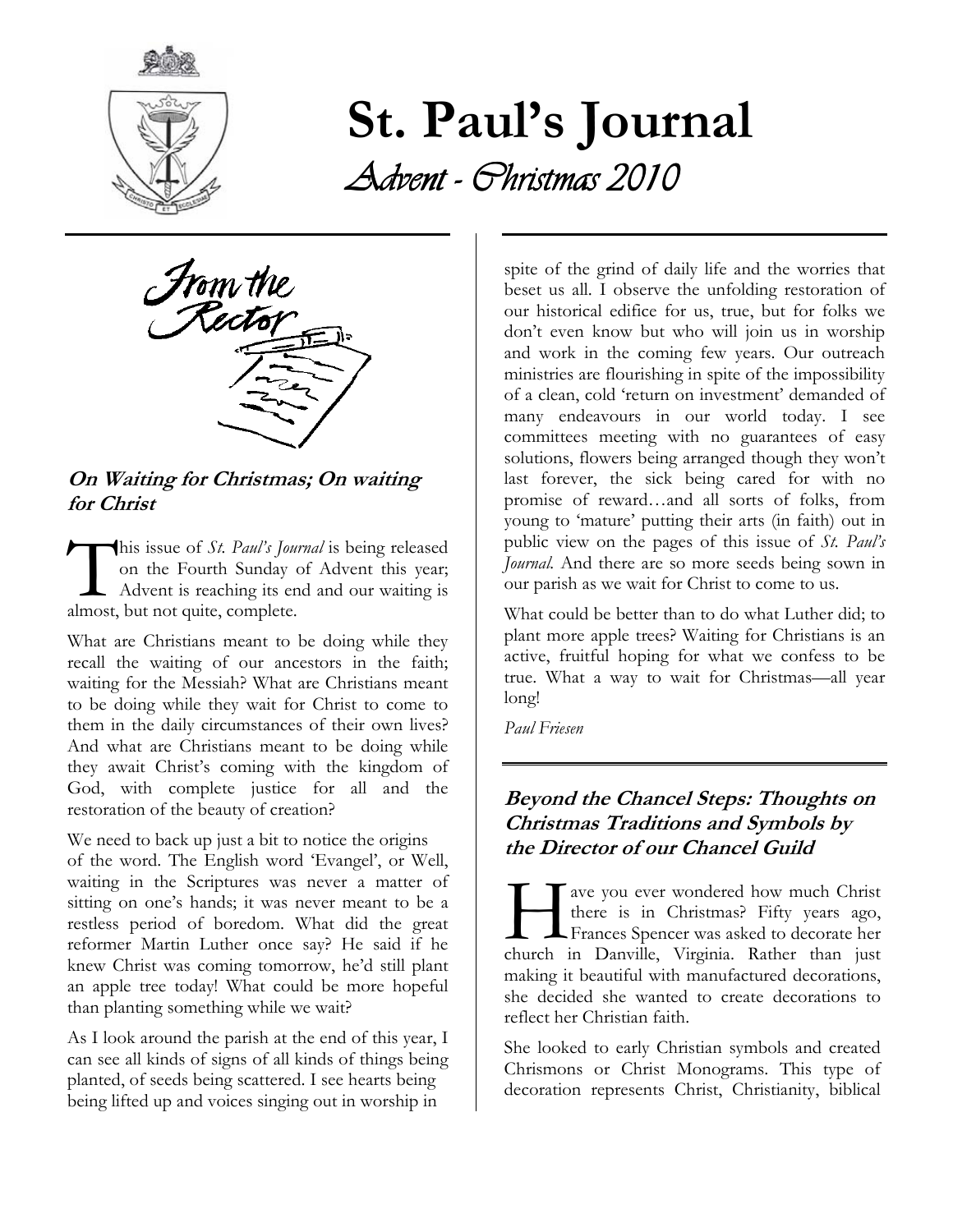and theological concepts. They include crowns, crosses, doves, butterflies, angels, shepherd's crooks, fish, anchors, trefoils, and many types of stars. Most Chrismons are white and/or gold. White in keeping with the liturgical colour for Christmas and gold symbolic of the colour of kings and the majesty of God. She promoted her idea through several books and assigned the copyright to the name Chrismon to her church. Today, thanks to her thoughtfulness and creativity, many other churches and homes have Chrismons and even Chrismon Trees.

We have a collection of Chrismons on our family's tree that date back to 1976. Our sons, in the Chrismon tradition started by Mrs. Spencer, began creating Chrismons in Sunday School and continued to do so each of the years we lived in Tennessee. It was an annual project for the children throughout Advent and was tied into their lessons. You may not have created something similar but how many Chrismon symbols do you put on the tree in your home?

A couple of years ago, inspired by the Tennessee experience and Mrs. Spencer's example, the Chancel Guild introduced Chrismons into the Christmas decorations at St. Paul's. Two types of Star were added when the greening was put in. Combined with pine and bows, gold stars annually adorn the ends of the pews up the centre aisle. Evergreens, which have been used since ancient times to symbolize life, were chosen to frame the stars. The five-pointed star used represents the star followed by the magi; the six-pointed star, called the Creator's Star or Star of David, symbolizes the six days of creation. Hopefully these few Chrismons help worshippers at St. Paul's observe, in a small way, the Christ in Christmas.

Such symbols have come down to us from the early days of Christianity. Like many of us today, many early Christians were not really artists but could create symbols. Some early Christians felt that any kind of art would possibly encourage people to worship graven images. However, over time, leaders sensed art was needed to develop identity and would help people who couldn't read or write to understand the ideas and principles of Christianity. Thus in the midst of the hesitancy whether or not to use art in churches, Christians created symbols. Symbols evolved, were accepted, and have contributed to our understanding of principles and concepts of Christianity. Today, many of the symbols are used in secular environments but when we understand the Christian symbolism it can help one put the Christ in Christmas at church and in our homes. Help to make the celebration of Christ's birth more than The Holiday Season, a season when we can be overwhelmed by commercial images and secular practices.

Margaret Bateman Ellison



#### Fresh Expressions: Great Church – Growing Church

n October 22nd and 23, 2010, Father Paul, Max Moulton and I had the pleasure of attending a workshop, given by Nick n October 22nd and 23, 2010, Father Paul,<br>Max Moulton and I had the pleasure of<br>attending a workshop, given by Nick<br>Brotherwood from the Wycliffe Institute of Evangelism, called "Great Church – Growing Church". As many as twenty parishes from Nova Scotia and PEI were represented there, and we began with a discussion of the reality that our society is in a period of transition from a Christendom culture to a non-Christendom culture; in the process of a shift not just from churchcentred to non-church-centred, but to a *church*avoiding culture. Many cultural and social groups have replaced church in the lives of many, which has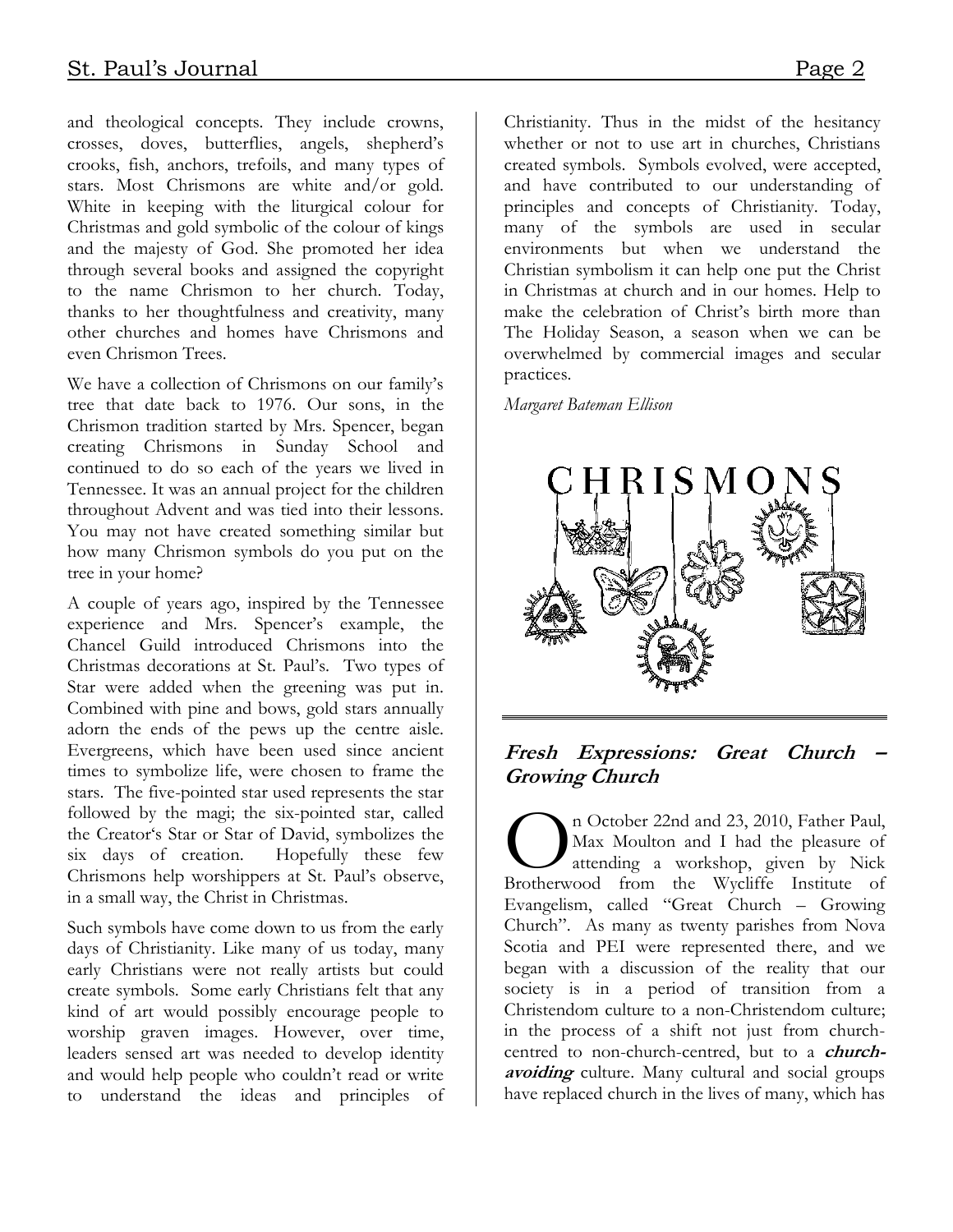resulted in Sunday morning hockey practice (and the like) serving as the community that church once provided for the majority of people. It is clear to me when I consider the state of the world today that the lives of most are not centred on God. Consumerism is rampant - the family has gone from being a unit of production to a unit of consumption! People know what they want, and for most, it isn't to go to church, let alone to find a relationship with God. Spirituality of the self has usurped the Godliness of community.

Important questions were raised. If it is not the same as it was before, what is the purpose of church? What does it mean to be a follower of Christ in 2010? Let's consider the idea that if people were inspired by the people who are inspired by Christ, maybe they'd want to be a part of a church! Discipleship is a reciprocal relationship with God, and this is what we want to share, with everyone. We realized through our discussion that our way of doing church, as much as we love it and are comfortable with it, does not appeal to the masses, nor is it proving to be an effective bridge to God for most people. We began to speak of church – but not as we know it.

Methods of growing church have traditionally included two main approaches: the attractional method, where we invite people to join in church, and the engaged method, where we reach outside our church in some way, inviting people to join in church. Nick Brotherwood spoke of the emerging method, where we go outside the church to find new members, but we then stay out there and cultivate what we find  $-$  a "fresh expression" of church. It is important to note that this is not meant to be at the expense of the existing church, church as we know it – we want **both** the old **and** the new church rather than either the old or the new church. This idea reminded me that the most important thing in our changing society is spreading God's word, and this does not necessarily involve filling the church building as it exists now.

The evolution of these fresh expressions of church was outlined in terms of the process below, which I will explain a bit further by sharing some of the exercises in which we participated.

#### LISTENING LOVING AND SERVING BUILDING COMMUNITY EXPLORING DISCIPLESHIP CHURCH TAKING SHAPE DO IT AGAIN!

This process is underpinned by prayer, ongoing listening and relationship with the wider church.

We did a meaningful exercise in which each group had to choose from a variety of stereotypical characters, ranging from a Muslim on a prayer mat to a forty-something outdoorsman to a school-aged girl to a teenaged boy. We then had to think about the needs that our chosen person might have – for example: self-esteem, acceptance, happiness, employment, information, childcare and space for spiritual encounter and experience. We were then asked to think about how local Christians (members of OUR church!) might go about meeting those needs – details like who, when and where, what would it cost, and what problems might be encountered. From here, we can then start to think about what a church might look like for this particular type of person. We were shown video examples of existing "fresh expressions" which included everything from a youth church that grew from a bunch of skateboarders trespassing on church property, to young adults meeting in a meditative, candlelit space for coffee, discussion, worship and prayer. The bottom line is the creation of a non-threatening, relevant experience for people where they can feel comfortable learning about God and Jesus through education, scripture, and an exploration of everything from liturgy to music to prayer – new expressions of church.

Nick Brotherwood shared that the main challenges with these types of initiatives are an unwillingness to try because of a fear of failure, negative parish attitudes about change, preconceived notions of "how church is supposed to be" and a lack of leadership, time and energy. I'm sure that Father Paul and Max would be as interested as I am to hear your thoughts about the idea of "fresh expressions" of our church! If you're interested in finding out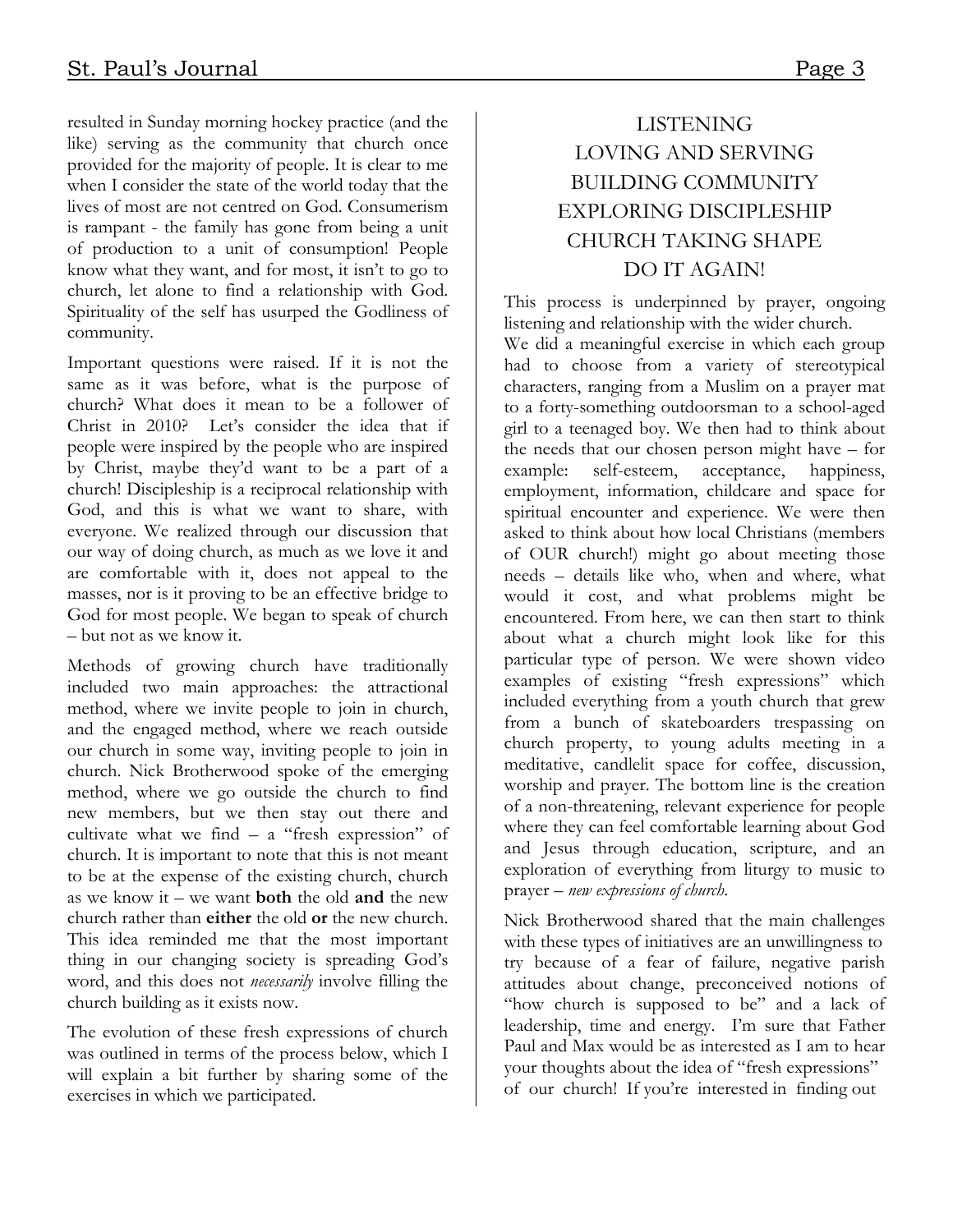more, check out the following links: http://www.freshexpressions.org.uk http://www.missionshapedministry.org http://www.sharetheguide.org

Yours in Christ, Lindsay Elford

#### St. Paul's Restoration Project: A Note from our Parish Property Chair

ost readers of the St. Paul's Journal will have noticed that the church building **L** restoration project, 50% funded by a **M** ost readers of the St. Paul's Journal will<br>have noticed that the church building<br>Parks Canada Cost-sharing Agreement, is well underway. In fact, at the end of November exterior painting was about 95% complete, while the reshingling of the roof was also close to completion. Rotten wood has been replaced in a number of areas, most noticeably in the replacement of one of the exterior doors facing Argyle Street.

The natural gas furnaces, which were installed earlier this year, have been running successfully. However, while the heat distribution has markedly increased, we recognise that the noise created by the fans on the Barrington Street side of the church is unacceptably loud. We have requested Metro Burner Services to find a way to lower the fan speed and, thus, reduce the sound level. We are hopeful that this problem will soon be resolved.

Three major parts of the project still remain to be carried out, one of which is the installation of the cold air return system. This should commence within the next few weeks and may entail some minor disruption as holes are cut into the floor at the rear of the church to allow the insertion of new return air grilles. Ample notice will be given prior to this work being carried out.

Next, the windows in the bell tower and the north face of the building will be replaced. The existing windows are in a very fragile state, with some having suffered serious damage. We have worked with both Parks Canada and the Heritage Program staff of the Halifax Regional Municipality to ensure that the replacement windows meet their criteria.

The final, and most complicated, aspect of the project will be the replacement of the roof drainage system. Video inspection of the drains leading to Barrington Street from both the north and south ends of the church showed that the existing pipes are totally root-bound and irreparable. It has been decided, therefore, to replace these pipes by one larger (8") pipe, into which all the rain water draining from the roof on both the east and west sides (the latter to be accommodated by a new 6" pipe installed beneath the church to replace the existing pipe in the same location) will be directed. A trench, leading from our property down to the storm sewers on Barrington Street, will have to be cut into which the new pipe will be laid. While this aspect of the project was not included in our original submission to them, Parks Canada have recognised the necessity for this work and have given it their consent on the understanding that it will be to be carried out within the approved budget.

As per the agreement with Parks Canada, 'before and after' photos were taken wherever it was necessary to replace rotten or damaged material. Copies of these photos will be deposited with St. Paul's Archives.

Bill Lord Property Chair

#### Christmas 2010

Friday, 24 December 4:00 p.m. Family Nativity Service 11:00 p.m. Christmas Eve Eucharist

Saturday, 25 December 10:00 a.m. Christmas Day Eucharist

> Sunday, 26 December 10:00 a.m. Eucharist

Christ<br><sup>IS</sup>Coming!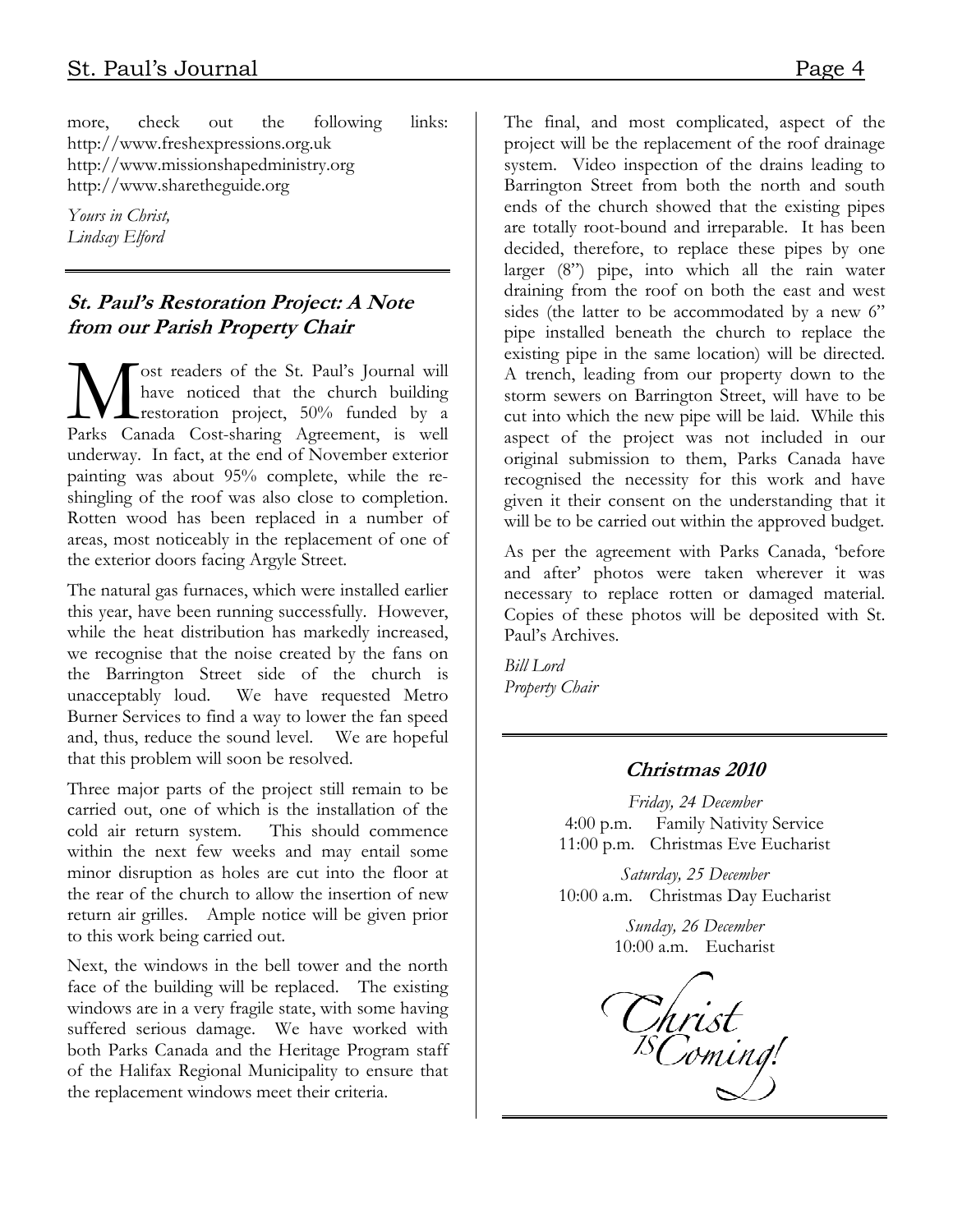

The Provenance of Our Queen Anne Communion Plate

Photo by John McKay

Until July 2010, knowledge of the origin of our Queen Anne Communion Plate was based on assumptions. Attempting to explain the presence of the Silver in Nova Scotia, historians assumed that Queen Anne had given the Garrison Chapel in the Fort at Annapolis Royal the gift of two flagons, a chalice, a paten and an alms receiver, for use in the celebration of Holy Communion. A more recent assumption was that the Queen gave her gift to the people of Annapolis Royal.

In August 1759, the Governor of Nova Scotia, Charles Lawrence, ordered the removal of the Plate from the Fort and its transport to Halifax. For more than a century it has been assumed that he presented the Plate to the newly incorporated Church of St. Paul. Today we assume we are using the same Silver taken from storage in the Fort.

In the past year, it has been claimed that Lawrence acted illegally in taking the Silver, another assumption which reveals ignorance of the powers and duties of a Royal Governor, a man who receives his Commission from the King, the Head of the Church, the Defender of the Faith.

Three hundred years after the capture of Port Royal in 1710, we know that the Fort's tiny garrison was British,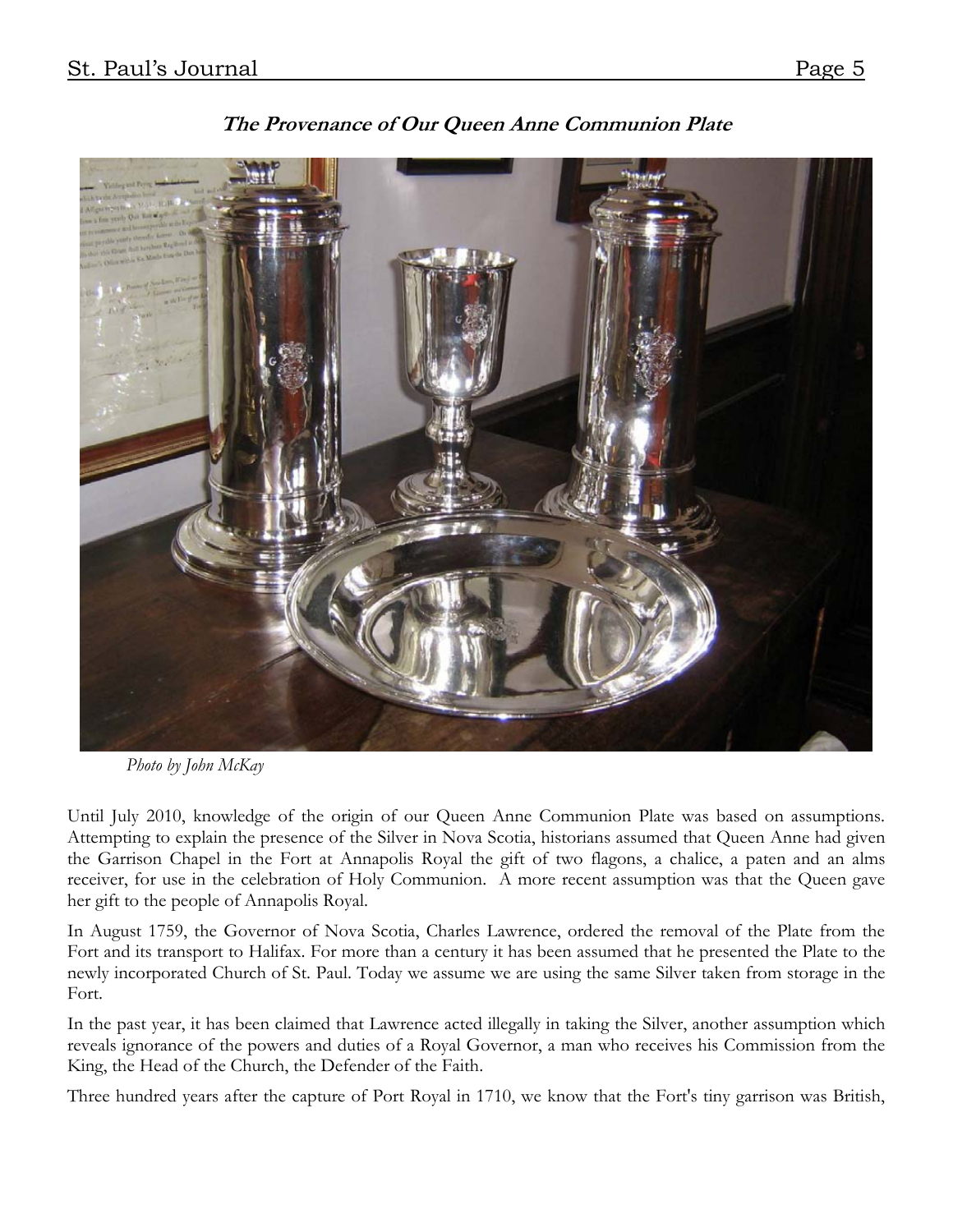English-speaking, Church of England, loyal to their Queen. Outside the Fort, the much larger population was Acadian, French-speaking, Roman Catholic, loyal to the King of France. It makes no sense that Queen Anne gave Communion Plate, either to the Garrison Chapel in the Fort or to the Acadians living outside it.

Discarding this unsatisfactory "provenance", I contacted a Canadian friend living in London whom I knew to be a superb researcher. In July 2010, Laurie Harris presented her findings. She has given St. Paul's months of her time and research skills to discover the real provenance of our Queen Anne Silver.

At the National Archives, Kew, London, she examined the records of the Lord Chamberlain's office, and his Jewel House. She found a system controlling gifts of Plate, and the issuing of "Chapel Plate for the Plantations" to the Governors of the Colonies.

If the Queen had given Communion Plate to the Annapolis Garrison Chapel, the Lord Chamberlain's office would have in their records a warrant documenting what was given, and the inscription to be engraved on each piece. As an example, look at the warrant issued when the Queen decided to give Communion Plate to her two "Indian Chappells" in North America.

These are to signifie her Ma'ties Pleasure that you provide and deliver to Coll.l Nicholson for each of the two Chappells of the Indians in America one Silver Chalice, a Patten  $\dot{\mathcal{O}}$  a small flagon with her Maj.ties Arms engraved  $\dot{\mathcal{O}}$  superscribed The gift of her Maj.ty Anne by the Grace of God of Great Brittain France & Ireland and her Plantations in North America Queen to her Indian Chapple of the Onondawyns not exceeding the value of Sixty Pounds each and for so doing this shall be your Warr.t given under my hand this 10<sup>th</sup> day of Aprrill 1712 in the eleventh year of her Maj.ties Reign" signed: Shrewsbury

Reference: LC5/109 Volume I, The National Archives, Kew, UK by permission TNA Transcription: copyright L. Harris 2010

The Jewel House executed the Warrant and eventually Her Majesty's Indian Chapels received their Communion Plate. Each piece of the two Sets is engraved according to the instructions of the Warrant, as you can see in a photograph of their Silver on the website of Her Majesty's Chapel Royal of the Mohawks, Tyendinaga, Ontario.

No such Warrant exists for a gift of Silver to the Garrison Chapel at Annapolis Royal. No Communion Plate exists with an engraving on each piece stating that the Silver is the gift of Queen Anne to her Chapel in the Fort.

In 1720 the Lord Chamberlain issued a Warrant to the Master of the Jewel House:

"These are to signifie his Majesty's Pleasure that you provide and deliver to the order of Coll. Phillips Governor of Anapolis Royall two little Flaggons, one Challice a Patent and a Receiver to take the Offerings in, for the use of his Majesty's Chappell there not exceeding the value of Eighty Pounds. And for so doing this shall be your Warrant Given under my hand this  $14^{th}$  Day of May 1720 in the Sixth Year of his Majesty's Reign" signed: Holles Newcastle.

Reference: LC5/109 page 247, TNA, Kew, by permission TNA

On the same page as the Warrant is an Indenture stating that the Silver must accompany a present or future Governor should that Governor change his place of residence.

Laurie Harris notes, "...no other Warrant in this Warrant Book for Church Plate is warranted with a proviso. The Treasury clearly understood the precarious foothold that the English had...and could also foresee that the regiment and/or the Governor of that territory might in the future be based elsewhere." Folio One, Section 11, footnote 2.

Governor Richard Phillips arrived in April 1720, but in all the length of his governorship he lived in the province less than five years. He was recalled to England in 1731, leaving to others in the garrison the responsibility of the Silver warranted to him.

Governor Charles Lawrence, dealing with other events – the deportation of the Acadians, the settling of the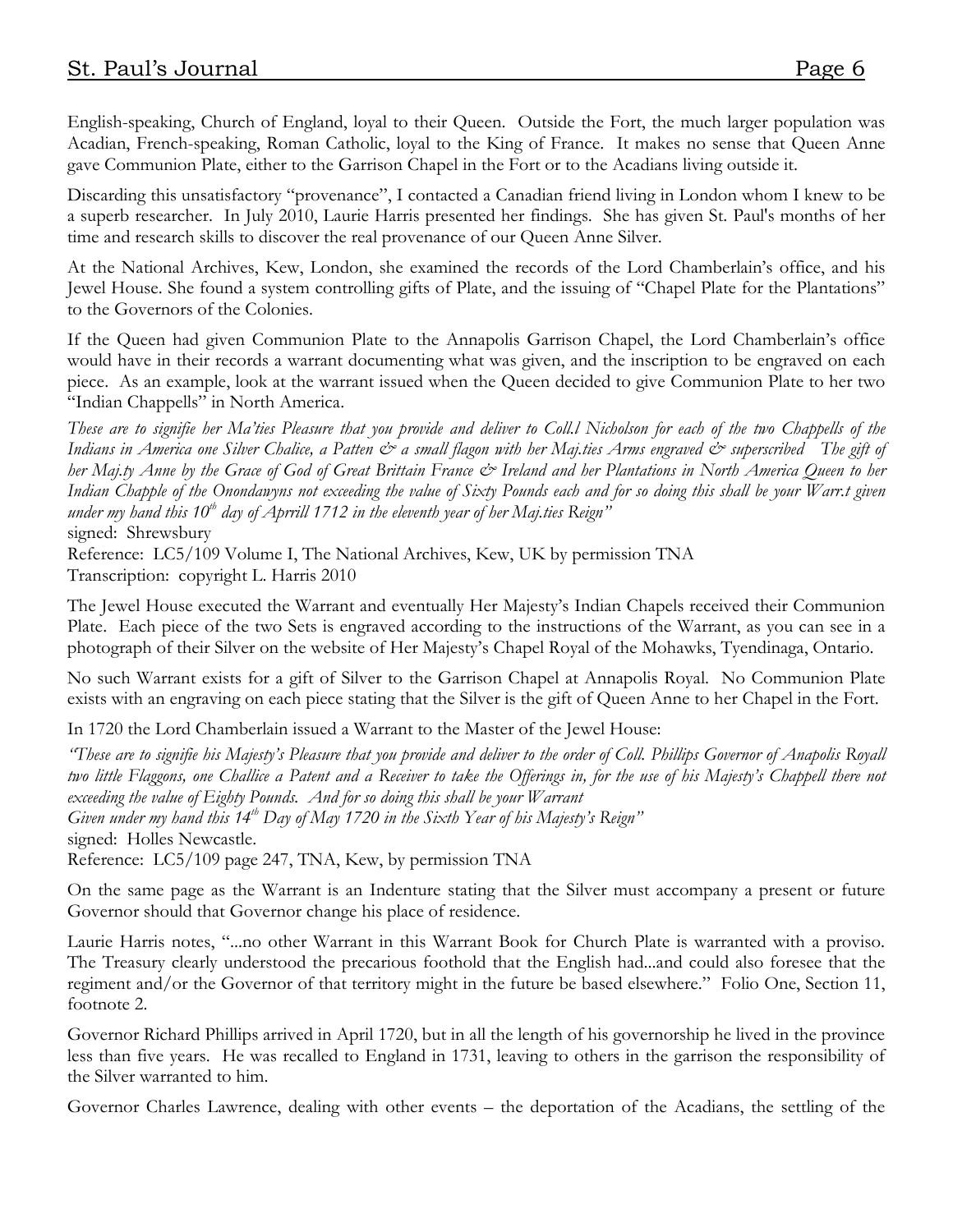Planters on Acadian lands, the battle for Louisbourg, the taking of Quebec, the first Legislative Assembly - did not retrieve the Silver from storage at the Fort until August 1759. Perhaps he received a stiffly-worded dispatch from the Lord Chamberlain reminding him to recover His Majesty's property. Much as he may have wished to present the Silver to his Governor's Chapel, St. Paul's, Lawrence knew that the Silver was not warranted to him. It was his duty to return it to the Jewel House, and that is what it appears he did. Perhaps he entrusted this valuable cargo to one of His Majesty's Ships of the Royal Navy for safe delivery to the Lord Chamberlain and his officials in the Jewel House.

Lawrence died in October 1760 before receiving Silver specifically warranted to him as Governor. His successor, Henry Ellis, was warranted but the Silver was not shipped to Nova Scotia, because Ellis never left London.

Tired of the lack of fitting Communion Plate in his church, the Lieutenant-Governor and Chief Justice, Jonathan Belcher, wrote on January 14, 1762 to the Reverend Dr. Bancroft, Society for the Propagation of the Gospel in London:

"...Permit me, Sir, under your favour further to represent to the Society, that the Church at Halifax, has not yet partaken of the Bounty in Plate, Books and the Church Ornaments usually bestowed on Churches in the other Colonies. If this Gift is, or may be procured, thro' the recommendations of the Society, the favor to the Parishioners of Halifax would be most gratefully received."

Reference: SPG Correspondence Received B25, Part One, Folio 15, Rhodes House, Bodleian Library, Oxford, UK Permission USPG, London.

Belcher's letter produced results. Montagu Wilmot, the next Governor, was warranted to receive Silver on 4 November 1763.

Communion Plate warranted to Wilmot was probably shipped to Halifax during 1764. It is unlikely that it was the same Silver warranted to Governor Richard Phillips in 1720.

From the stock of Plate in the Jewel House the Master or one of his officers chose for St. Paul's Halifax two flagons, (not a pair) a chalice, an alms receiver, and a paten. We are fortunate that the vessels the Jewel House selected were made of almost pure silver, known as Britannia silver, used by silversmiths between 1697 and 1719. The four pieces St. Paul's holds bear the maker's mark of Queen Anne's royal silversmith, Francis Garthorne. One flagon and the alms receiver hold Queen Anne's second arms, and the Court Q, the date letter showing that they were made in 1711-1712. A partially erased 'A' can be seen under the royal cipher 'G' for King George, who succeeded Anne in 1714. The second flagon and the chalice bear only Garthorne's mark, and the arms of George I, or II, or III, with the royal cipher G and R on either side of the arms.

Where is the paten? It's missing. Either it was stolen, or it was so badly damaged that it was melted down along with "old silver" owned by the church. To supply the needs of the larger congregation, two sterling silver patens and a large chalice, date-letter 1819, were acquired by St. Paul's in the 1830s. These vessels supplement the chalice and flagons issued by the Jewel House.

"In an unbroken sequence" as Laurie Harris writes, successive Governors of Nova Scotia from Wilmot to Parr were warranted by the Lord Chamberlain to receive Silver for use in St. Paul's, their Governor's Chapel.

Governor Parr was the last Governor warranted. The Jewel House closed in 1782 in a time of austerity after Britain's defeat in the American Revolutionary War. The Plate became the property of St. Paul's, no longer the Governor's responsibility but ours, to use in our celebration of Holy Communion.

Many, many thanks to Laurie Harris for researching, and providing copies of the documents proving the real provenance of our Queen Anne Communion Plate.

by Tinker McKay (copyright 2010)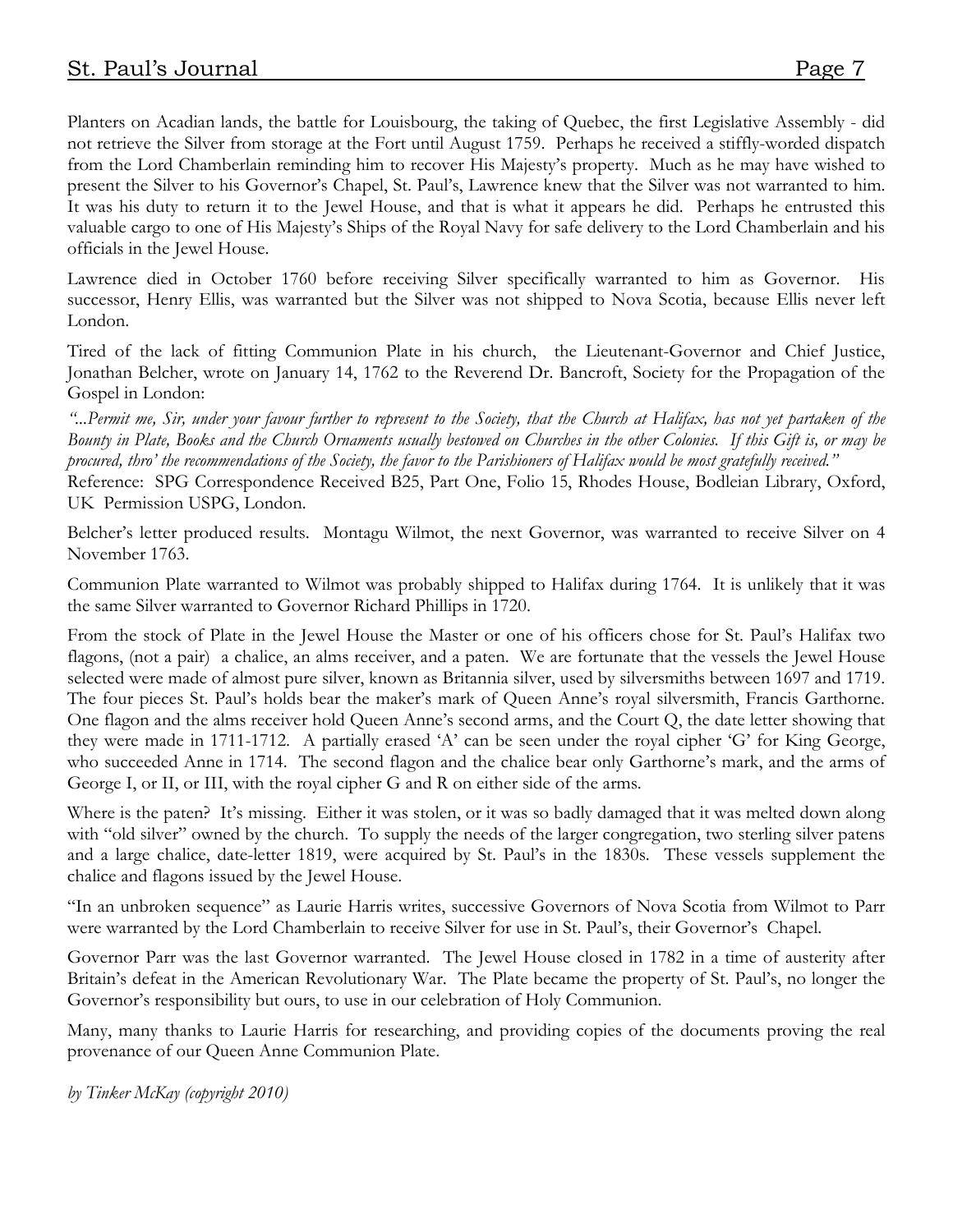#### Friends of St. Paul's

Advent has come. We have been enjoying such lovely weather this year. With the leaves still on many of the trees, it seemed that Advent made a sudden appearance. We are still "green" and "snowless" but our thoughts are still very much on Advent and its wonderful meaning rather than on temperature changes.

We celebrated Advent Sunday with a special 4:00 p.m. Evensong which is always very well supported. Our morning service was at 10:00 a.m., followed by a Pot Luck Lunch which is always enjoyed by the young people.

We were very pleased to hear from a friend of many years ago who had returned to Toronto. John Cogger was a wonderful parishioner who assumed many duties within St. Paul's even "standing guard" at Halloween. He likes to keep in touch with friends that he made while here. Thank you, John, for thinking of us and our best wishes in your retirement.

We look forward to our glorious celebration of Christmas with the uplifting music and the message of the birth of our Saviour.

St. Paul's looks so beautiful with the red, white and green displayed so meaningfully in the areas of worship and in memory of family and friends and to the glory of God at the birth of His Son.

The original meaning, in English, is Christ's Mass as stated by a former parishioner and Bible student, the late Margaret Rolf.

Our Christmas wish for you all is in the little poem sent by a faithful Calgary friend.

God bless and our wish for a healthy and happy Christmastide.

Dot Kelly

#### A Christmas Wish

I wish you the joy of Christmas, The season's sweet repose. I wish you the peace of Christmas To mark the old year's close. I wish you the hope of Christmas To cheer you on your way. And a heart of faith and gladness To greet each coming day.

Author unknown Submitted by Jean Gould

# 0  $\sigma v$

#### Did You Know?

The candy cane is a symbol of the humble roots of Christianity, the shepherd's crook or "J" for Jesus

- The hardness in remembrance that the Church was founded on solid rock.
- The peppermint flavour, like hyssop, signifies purification and sacrifice.
- The stripes, red signifies Christ's blood and white Christ's sinless purity.

Martin Luther is credited with being the first person to decorate his home with a Christmas tree.

Evergreen symbolized immortality.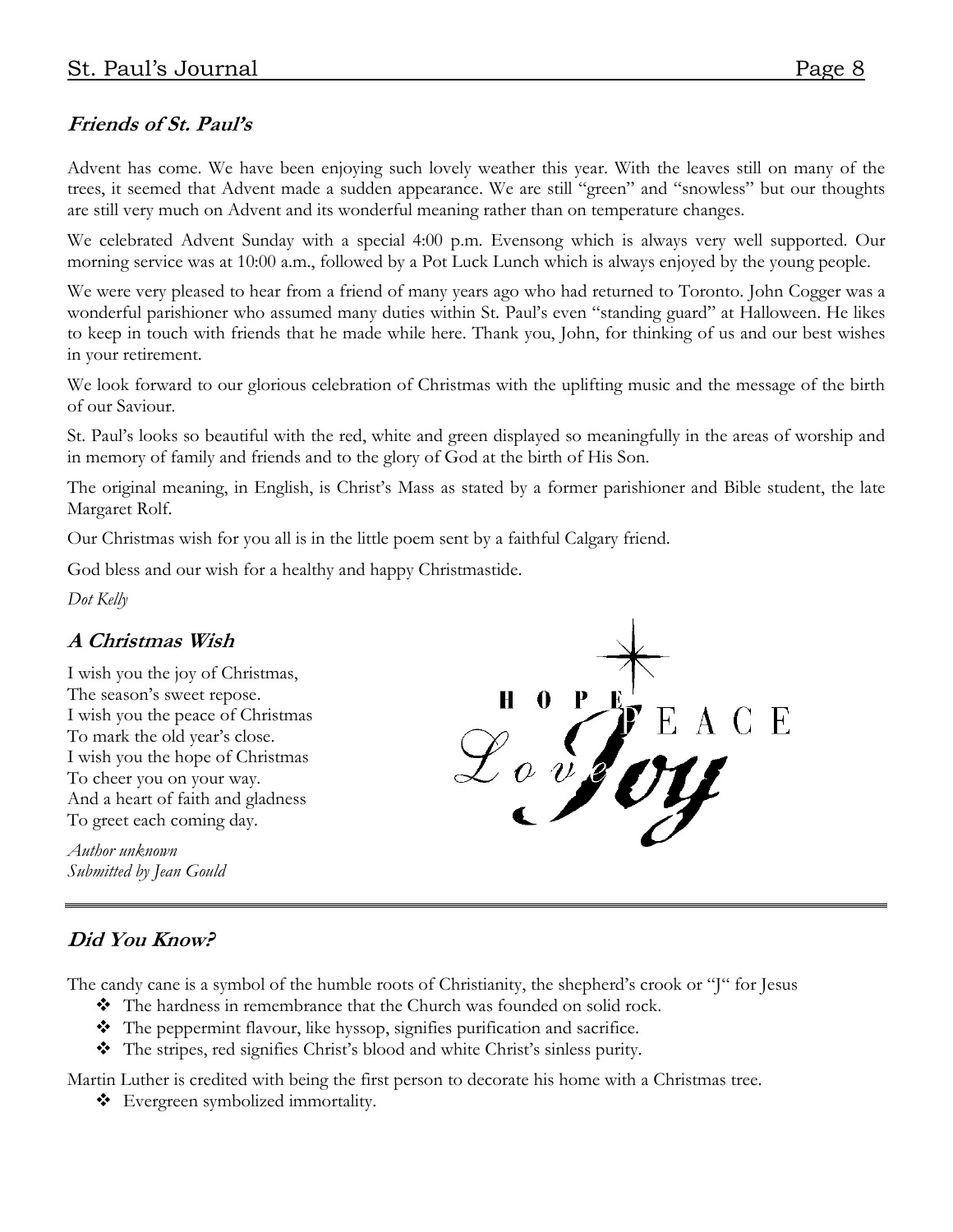- In ancient days, after Christmas festivities in Germany and other northern cultures, tree branches were stripped and the trunk decorated as the May Pole on May 1.
- The largest piece of the tree trunk was kept to be the Yule log the next Christmas.

As recently as the 1800s the Yule log was as much a part of the pre-Christmas tradition as putting up an evergreen tree is in the 21st. Century.

- It was the foundation of holiday fires.
- Charcoal from its fire was kept under family beds all year to protect the house from being struck by lightning.
- $\clubsuit$  The name Yule stems from the Middle English *yollen* meaning to cry aloud and was used for Anglo-Saxon shouts in celebration of the winter solstice and that nights were becoming shorter.

Christmas evergreen wreaths symbolize the never ending love of God.

- The circular shape of the wreath shows the continuance of God's unchanging nature.
- Romans held evergreens as a symbol of peace, joy, and victory.
- Early Christians displayed evergreens to indicate Christ had entered the home.

Before 1880 there were no manufactured Christmas tree ornaments.

- Gilded nuts, cookies in various shapes were hidden in the Christmas tree.
- Marzipan candies in the shape of fruit and vegetables were hung on tree branches.
- Egg shell nests were filled with candies and nestled into tree branches.
- ◆ On Twelfth Night children were allowed to shake the tree and gather the sweets.

St. Francis of Assisi is credited with creating the first crèche in Italy in 1223.

- He used real animals and people to depict the Saviour's birth.
- Since that re-enactment many styles have been created and served to bring together faith and art.
- \* Crèches can be found around the world and are called by many names: France creche, Italy Presepio, Spain - Nacimiento, Germany - Krippe, Britain - Crib, North America - creche or manager.

Adapted from: APUMC - Christmas Season Traditions and Symbols (apmethodist.org/advent/advent-traditions.htm)

Margaret Bateman Ellison

#### Pencil Strokes

A bird swooped down from the sky and landed on a branch.

"There, see that bird? Quickly, before it flies away, just do a quick sketch," instructed Nicole.

Elizabeth nodded as her pencil flew across the page.

It was a dream come true: drawing lessons from the famous artist, Nicole Lewis. It had only been a few weeks earlier that things had started to happen, and that she had learned that Nicole was willing to give her drawing lessons.

That day had started out like a regular one. Elizabeth went to school and listened to teachers drone on while she sat in classrooms with straight rows of desks and walls covered with faded paint, vacant of anything except for the clock. At lunch, her best friend Katelyn found her outside, leaning against an old oak tree, sketching a patch of wild flowers that had sprouted amid the grass.

"Elizabeth, you're such a good artist!" exclaimed Katelyn. "You should really try to convince your mom to let you take lessons again."

Elizabeth just nodded. She knew that her mother would love to be able to let her take drawing lessons again, but right now, their budget was too tight. Her father had passed away a couple of years earlier, leaving only her and her mother.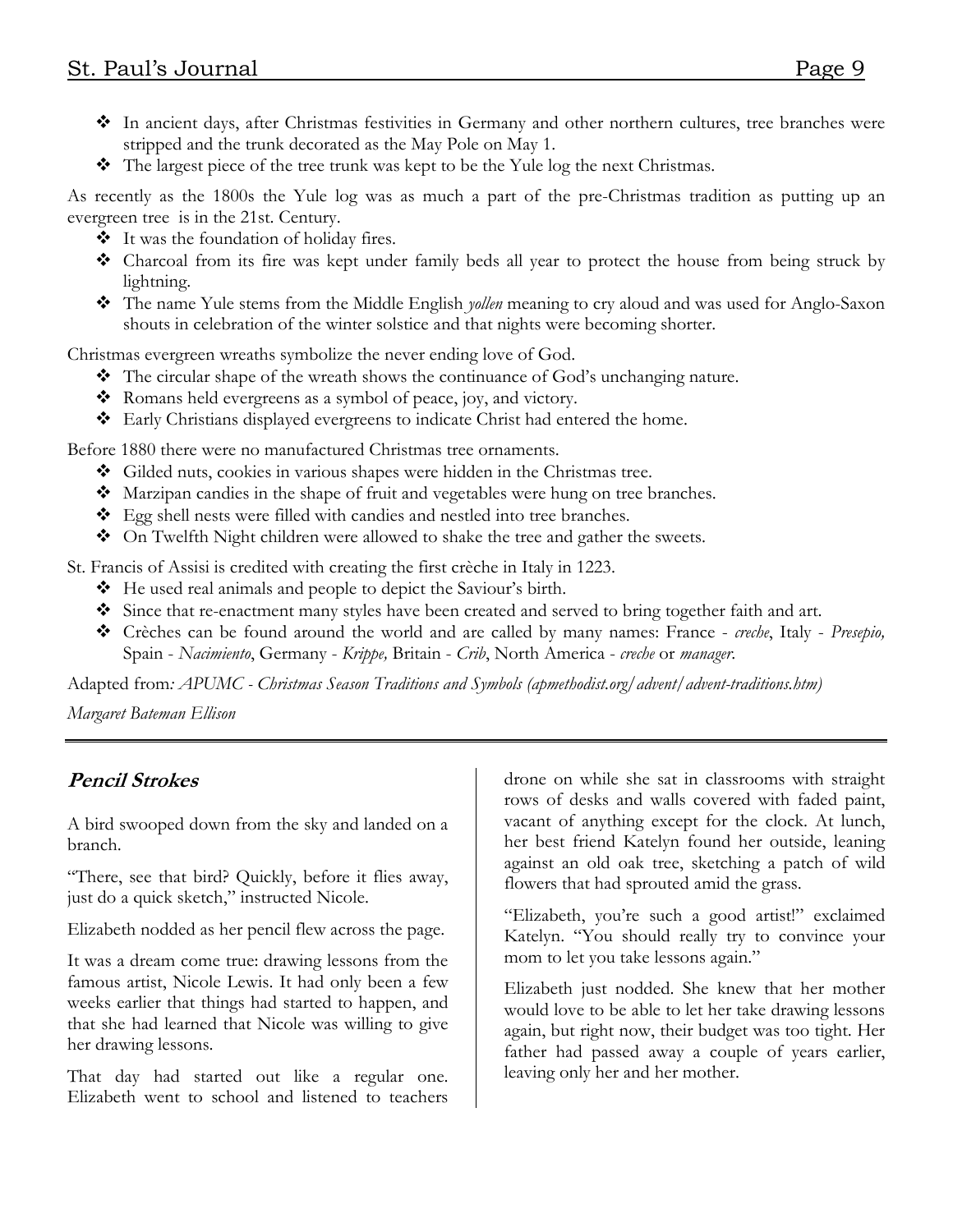However, that afternoon when she walked into her kitchen, with its brightly painted walls and neatly organized counters, her mother excitedly handed her an envelope with her name on it.

When she opened it, she found a note inside that said:

I've registered you in an eight week course in drawing and sketching. You start on Tuesday. Love, Mom.

Elizabeth gasped and then threw her arms around her mother. "Thank you so much, Mom. This really means a lot to me."

"I know, honey," replied her mother with a small smile. "I only wish that we were able to afford to let you have more art lessons."

For the next couple of days, Elizabeth was so full of anticipation for her lessons that she could barely concentrate on anything else. She purchased new drawing pencils and sketch pads, and every day at lunch, Katelyn found her outside, absorbed in the strokes her pencil made as it flew across the page. There were only a few more days left to wait when she got the call from the hospital.

Elizabeth was in school when she found out that her mother had broken her leg. She rushed to the hospital. When she arrived, out of breath and full of anxiety, a nurse quickly tried to calm her down. Her mother was fine, except that her full-length cast would have to stay on for six weeks. The nurse informed Elizabeth that the hospital was willing to keep her mother there for a week until she was feeling better and so that they could arrange some things before her mother went home.

When she walked into her mother's room, Elizabeth was struck by how bare the walls were. They were painted a pale yellow and were completely empty. She resolved to bring some drawings to decorate the walls. Elizabeth and her mother decided that she would stay with Katelyn for a week. Elizabeth also insisted that they use the money for her drawing lessons to help cover some of the expenses. Her mother tried to refuse her offer, but Elizabeth was very persistent and finally her mother accepted it.

"Thank you very much, honey. I know that this must have been very hard for you."

Elizabeth just gave her mother a hug.

The next day when Elizabeth went to the hospital after school, her mother introduced her to Grace Bower, the elderly woman she now shared a room with. They talked for a bit and then Elizabeth reached into her bag and handed her mother the sketch of the patch of wildflowers that she had been working on, as well as a few sketches of some birds.

"Thank you, honey," said her mother with a smile. "Why don't you put them up on the wall? Grace, you don't mind, do you?"

"Oh, not at all, my daughter is an artist as well. I'm sure that she'd love to take a look at these drawings herself. They are positively amazing."

The next day when Elizabeth arrived at the hospital, someone else was in the room with Grace and her mother. She was looking at Elizabeth's drawings and had her back to the door, so Elizabeth couldn't see her face, only the wavy brown hair pulled back into a high ponytail falling on a fashionable black trench coat. Grace explained that this was her daughter, the artist, who had wanted to meet Elizabeth because she had been so impressed by her drawings.

As the woman turned around, Elizabeth instantly recognized the dark brown eyes, the high cheekbones, and the arching eyebrows.

"Nicole Lewis!" she gasped. Nicole Lewis was a famous artist who specialized in drawing.

Nicole laughed and echoed her mother's praise.

"You have a natural talent," complimented Nicole.

She also mentioned that Elizabeth's mother had told her about the drawing lessons.

"I'd be willing to give you drawing lessons for a year," offered Nicole. "I think that it would be a wonderful experience for both of us."

Elizabeth's mouth dropped open and she gasped in disbelief at this gift.

"W-w- well, s-s-sure!" she stuttered. "I'd love to!"

It was definitely a dream come true. Drawing lessons with Nicole were everything she'd hoped they'd be. She loved the few hours where she was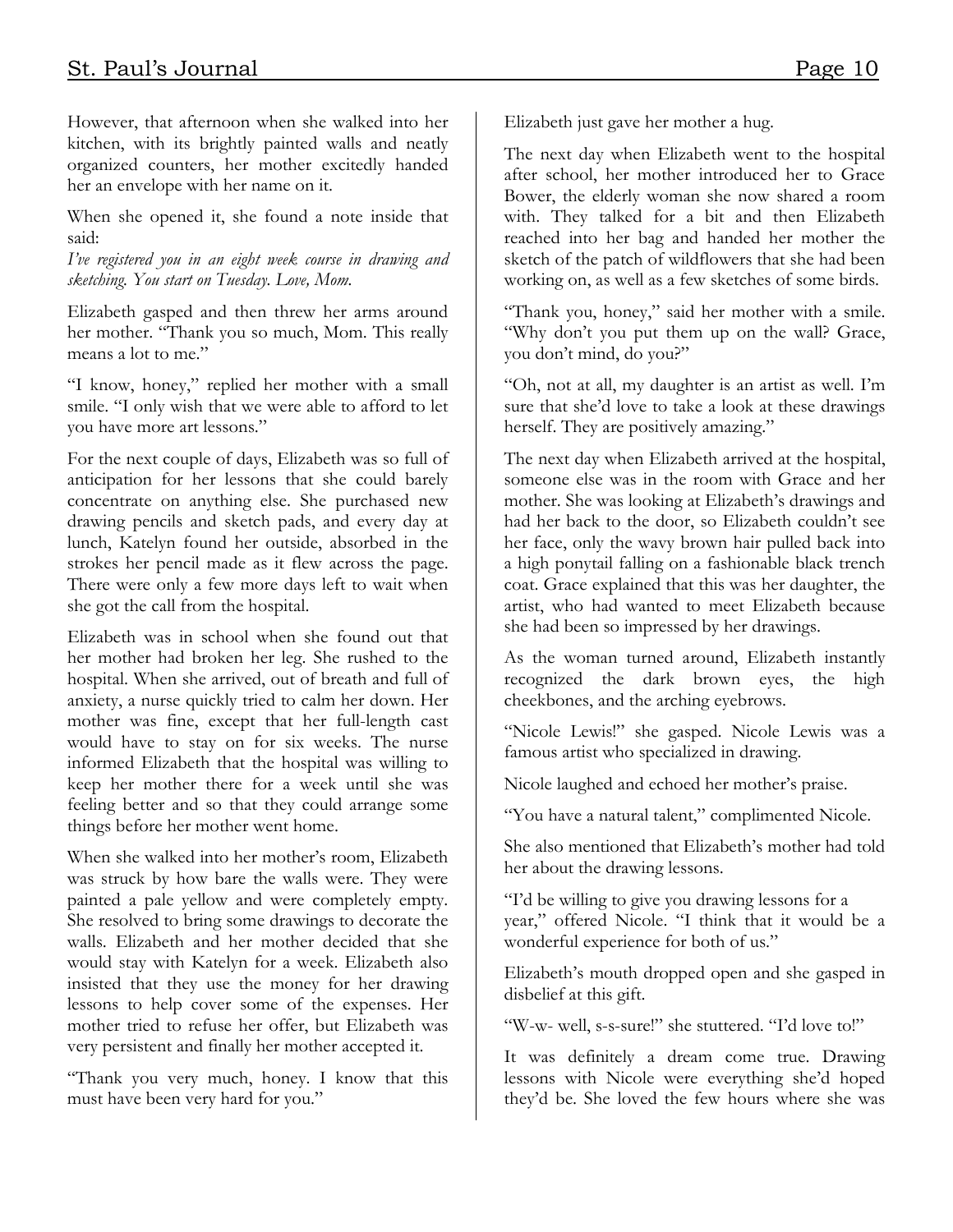able just to lose herself in her work, only resurfacing to hear Nicole's comments.

Suddenly the bird flew away.

"Let's see what you did," said Nicole peering over Elizabeth's shoulder. "Very good. You were able to capture a lot in the short amount of time. Like I said, you have a natural talent!"

Elizabeth glanced down at the bird that had emerged from the paper and then up at the bird flying in the sky, and she smiled.

Anya Friesen

#### The Backyard

The Andersons are moving out! Mollie was so excited she could hardly contain her joy. As she watched, posed at her kitchen window, she knew she had to tell the others. As soon as the moving van was finally gone, she raced out her front door, across the street and up three houses to a small white home. Knock, knock, she tapped on the door. "Hello?" answered a lady with long black hair.

"Hi Mrs. Connors, can Callie come play?" said Mollie. Mrs. Connors smiled and went to get her. A little black haired girl came running out the door.

"Are they gone? Are they gone?" Callie asked.

"Yes! Let's go get Eva!" Mollie replied. Mollie and Callie ran six houses down the street and went up the steps of a green house with a blue door. Before they even reached the top step, a girl with short blonde hair in pigtails flew out the door. Together all three of them ran as fast as they could to the last house at the bottom of their street. They stood in awe looking up at the large four-floored mansion. Mollie signalled to the others to follow her and together they climbed up and over a tall white fence. They dashed around to the back of the house, knowing exactly where to go. The three eight-year old girls looked around. They saw a big, green forest, a small pond off to one side and to the other? The tallest tree imaginable with a yellow, wooden tree house perched at the top.

"There it is." Eva sighed. They had all been waiting for the day when the elderly Andersons moved out of this house with the best backyard imaginable. As they walked towards the tree, they reminisced about the good old times they used to have there. They used to play at this mini park in the abandoned house's backyard all the time. Sadly though, someone bought the land and the house, and they couldn't play there anymore. "Look!" said Eva, climbing up the ladder and peering into the tree house, "The chairs are still here!" She crawled inside, with Callie and Mollie following her.

"Let's play a game!" suggested Mollie.

"Can I be the princess?" asked Callie.

"Only if I can be the dragon!" roared Eva, chasing Mollie and Callie out down the tree, and into the forest. They played, chased each other and played some more. They only left their wonderful little paradise when Mollie's dad came to get them for supper.

Weeks passed, and the three little girls were having the times of their lives. They played – and invented – many new games, they created new memories and they rarely spent any time away from the backyard. No attention was given to the "For Sale" sign in the yard, or to all the people coming and going, and getting tours around the house. The real estate agent eventually came and told them that they could only play there if it wasn't on a day when there was a tour. On those days they sat across the street, watching all the people, wondering who would be their neighbours. Would it be the young couple with the three loud dogs? Or maybe the mean-looking man who told them off for staring at the house. "I hope the family has kids!" exclaimed Mollie. "Then

we could play all day with them!"

"But no boys! Boys are too rough, and don't like to play make-believe games." said Eva. The other girls silently agreed. A few more weeks came and went, all the while they were waiting, waiting to see who would be their neighbours, and more importantly, waiting to see if they would ever get to play in their blissful little playground ever again. The day when they found out came too soon, in their opinion. It was a rainy Thursday morning, and Mollie, Callie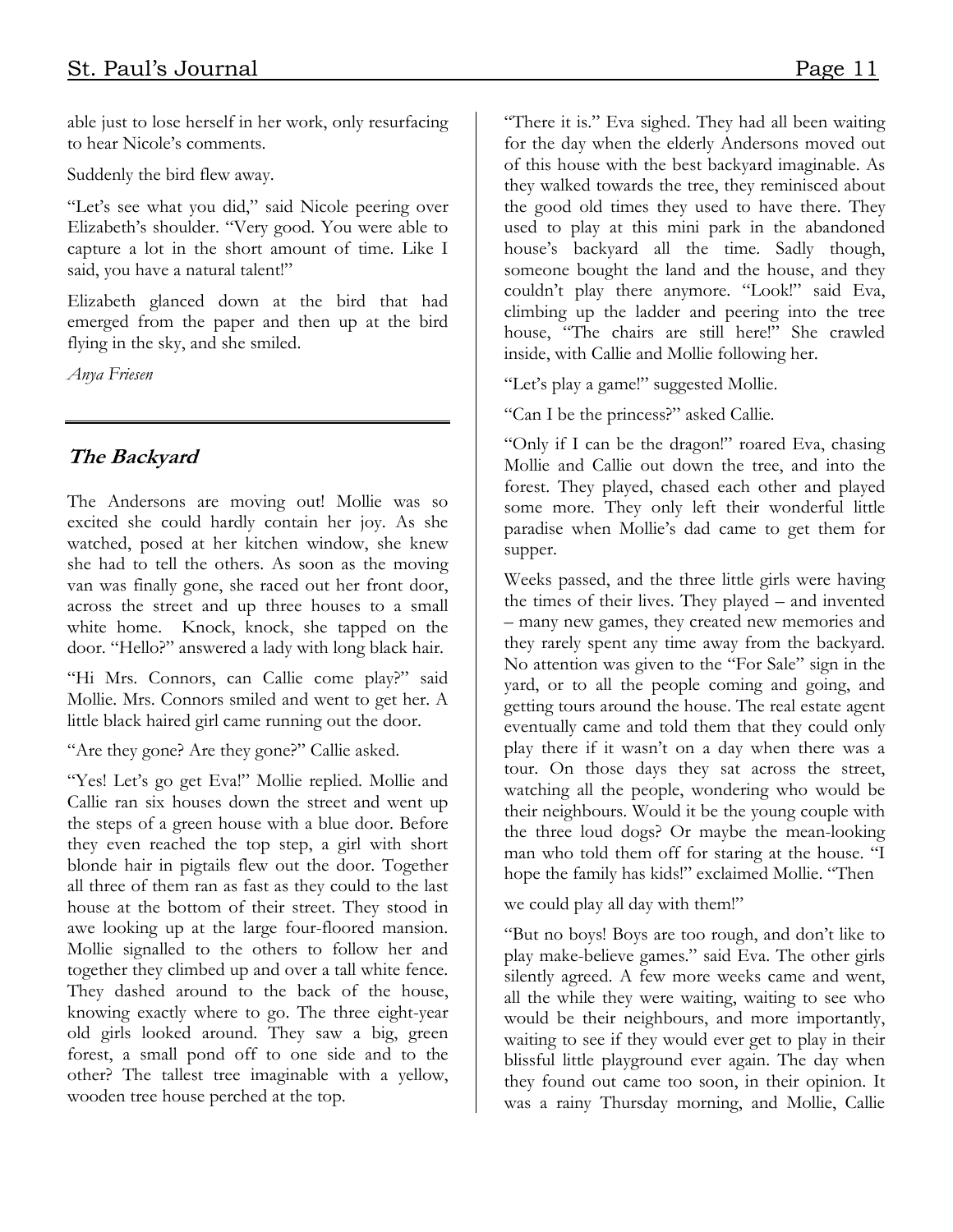and Eva ran to the house dressed in rain boots and raincoats. They stopped dead when they noticed a very old, very dirty car drive up. Out stepped an old man with paper-white hair and a face that had so many wrinkles that it looked as though someone had taken it, crumpled it up and then tried to smooth it out, but failed. Next, out stepped an old lady with hair just as white, and skin just as wrinkled. She noticed the girls and waved joyfully at them, then hurriedly followed the man into the house. Plucking up as much courage as they had, the three girls walked up to the front door, and knocked.

"Hello?" It was the little old lady at the door. When she saw them, she immediately invited them in for cookies (amidst many boxes) and for a chat. Just when they were about to leave, Mrs. Lockwood called to them, saying "You girls will come and visit again, won't you?"

Eva, not missing the opportunity said "Can we play in your backyard? Please?" Mollie, Callie and Eva held their breath for one quite long suspense-filled moment.

"Of course! There's an old tree house back there that you might have fun in." Mrs. Lockwood replied. And with that, the three girls felt as though a heavy weight had been lifted from their shoulders.

Claire Bennet

#### A Very Different Christmas

In December 2009, the Dobbin family (our daughter Penny, husband David, daughters Gillian, age 16, and Heather, age 12) and the Day family (Bill and I) flew to Africa for Christmas. Penny organized the whole trip with a safari company, and off we all went, packing binoculars, flashlights, wash 'n dry underwear and safari clothes - along with the ubiquitous Tilley Hats … oh!, and sunscreen, bug repellent and a whole pincushion of shots courtesy of Isobel (Napier) MacPherson!

We flew from New York in a huge 300+ seat plane to London, then on to Johannesburg, where we transferred to a 100-seat Air Botswana plane for our flight to Maun in Botswana. We were met and identified in Maun by a charming young man in bush shirt and shorts, who showed us where the boarding gate was, met us the other side, ferried us in golf carts to the 12-seat bush plane, and then turned out to be our pilot! Quite a transition in air transport!

We took off over the Okavanga Delta, which is part of the Kalahari Desert - one of the only (due to tectonic plate movement) landlocked deltas in the world. We flew low enough to see the paths made by animals all over the place, and could see elephants like dots beside water holes.

Our first Safari Camp, Little Vumbura, was situated on an island in one of the delta's rivers, and at night we could hear the hippos coming out of the water to graze behind our tent-walled cabins. On safari trips, we saw prides of lions lolling around in the heat of the day, a cheetah so full from a recent kill that he could hardly move, elephants and wild dogs, wildebeests and zebras, great moving forests of giraffes that would peer at you over the tops of the acacia trees, ostriches, baboons, wart hogs, hyenas, jackals and many different kinds of antelopes … a positive cornucopia of creatures, all in their native habitat, free, wild and unconfined. It was magical. There were flocks of birds, an extensive arboretum of different acacia bushes and trees, and flowers to delight the eye. It was as though we had unwittingly strayed into the Garden of Eden, where the lion lay down with the lamb - an illusion of course as any antelope will tell you, but the feeling was so vivid, and the revelation of Africa so striking, that it made one marvel at the reality of God's amazing creation, so different from the northern world we recognize.

We moved on to a second camp, Chitabe, for Christmas. Not on an island, but more evidently part of the Kalahari, sand everywhere, all life supported by the vegetation that grew out of this sandy ground. The Land Rover tracks from the airport were deeply rutted, with curves and turns carved out of the soft ground.

The staff at Chitabe, like those at Little Vumbura, were all local Botswanans, proud of their country, enjoying their jobs, and happy smiling ambassadors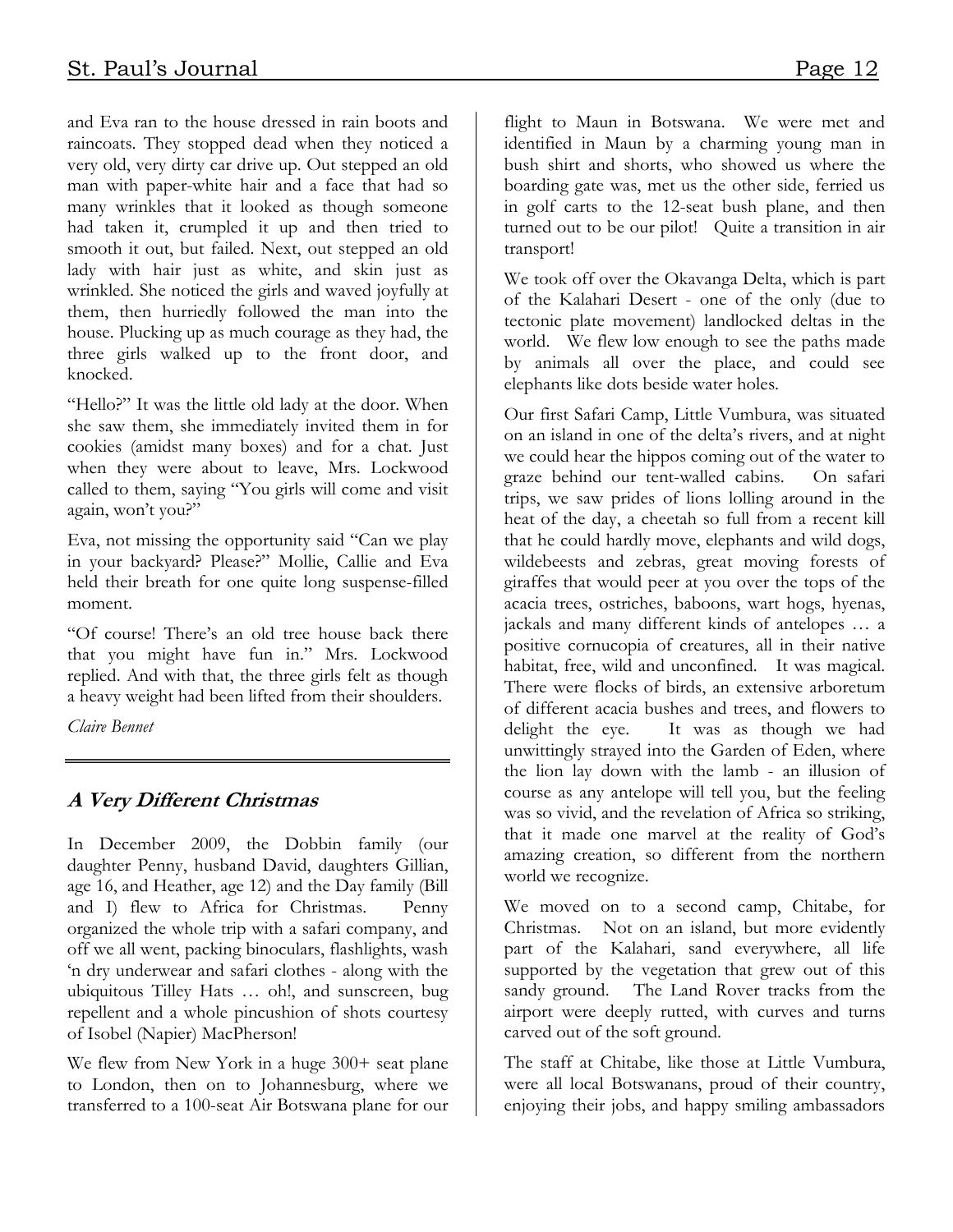of their people. They loved singing, and would sing the daily dinner menu in Batswana, then translate it for us. A unique experience!

Chitabe was equally amazing … wonderful animals, amazing scenery, and almost all the animals at both camps seemed to have babies or young ones with them. There is nothing more enchanting than seeing a tiny elephant emerging from between the knees of a herd of Mamas and Aunties, who are alert to any danger to their baby. We actually got chased by a herd of defensive matronly elephants, and let me tell you, it's quite heart stopping as they thunder towards you, trunks and ears flapping and trumpeting - to compete with the roar of the accelerating Land Rover. Now that was one experience I don't want to repeat!

Christmas Day was really like any other safari day no noticeable recognition of its significance. I suppose these camps have all-comers on safari; Christians, Muslims, Jews, Hindus, Buddhists, atheists and others, so they do not single out any religious holy days. However, we did have Christmas dinner after our day's safari! And we did introduce a little bit of Jesus to our camp! Before we left, Maggie Duinker asked me to see if I could learn an African song for the Music Team so, at Little Vumbura, one of the African ladies taught me one, called "Alfa Le Omega" (or, as we heard it sung after Christmas at St. Paul's 9:00 am service, "Jeso, Jeso Ke Ena"). I was delighted to find that the staff at Chitabe knew it as well. On Christmas Eve, round the camp fire, there were a few attempts at carols, but they tended to be trumped by 'Frosty the Snowman' and other jingles or folk songs. But on Christmas Day, at dinner, the staff, the Days and the Dobbins sang "Alfa Le Omega", and "Ndi Jesu" a Swahili hymn, which I taught them, and another Botswanan hymn which we did not know, but hummed along as far as we were able.

A very different Christmas, but one where the verse from Genesis "Let the earth bring forth living creatures, according to their various kinds…." was, to northern eyes, made manifest; where we saw so many baby animals, miraculous little creatures, loved and cared for by their various parents, as was that human baby, Jesus, millenia ago, and where a little

bit of Christ Mass flowered in the velvety black African night.

Two days later, we flew out, again on the little 12 seat bush plane, back to Maun, then on to Cape Town for New Year, much the richer for our experiences.

Fiona Day

#### Isaac Watts "Joy to the Word" (1719) from 'Songs for Renewal'

"This hymn was written by Watts, not as a Christmas carol but as a paraphrase of Psalm 98:4-9. Watts grew up in  $17<sup>th</sup>$  century England at a time when only psalms were sung in worship, and those were often not done very well. A contemporary of Watts wrote of the 'shining, tooting, yelling, or screeching' taking place in many congregations. One day in church, when the eighteen year old expressed his disgust at the singing and refused to participate, his father suggested that if Isaac were smarter than King David, then perhaps he should write something better.

Watts' first hymn was sung the following Sunday, and he eventually wrote over six hundred more. In so doing he ushered in a new era of hymn singing in England and became known as the 'Father of English Hymnody.' … In his psalm paraphrases, Watts' goal was 'to make David speak like a Christian.'…The evangelistic call is for each of us to 'prepare him room' not just at Advent or Christmas but every day.

This hymn celebrates the incarnation, the Word become flesh, breaking the power of sin and bringing God's kingdom to human hearts. But it also celebrates with prophetic vision Jesus' return in glory….All of creation has finally come under Christ's Lordship…Joy to the world!"

Gretchen Gillis

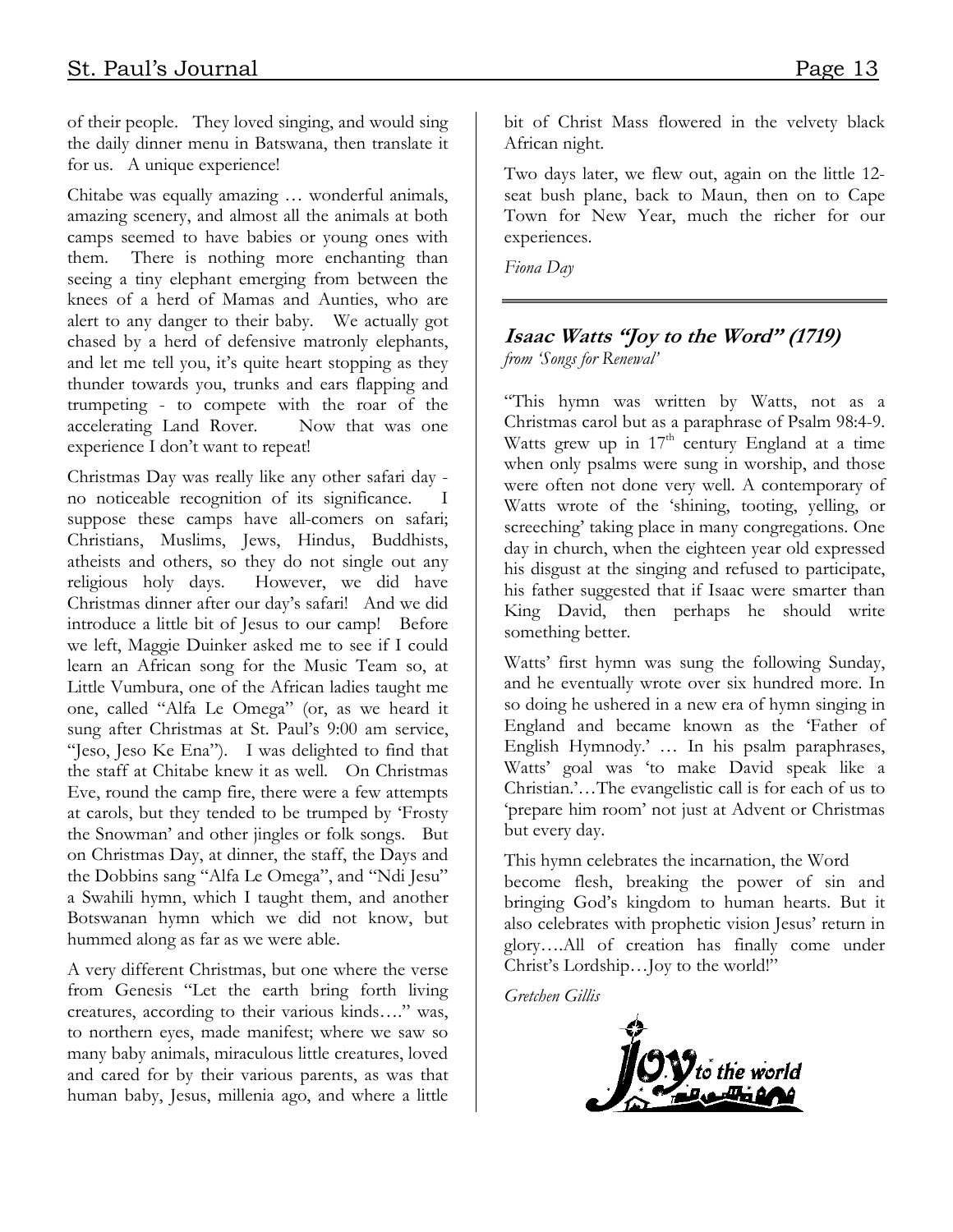#### Christmas Carols: A Gift of Love

One of my most treasured childhood memories centres on Christmas carols in our home. As Christmas drew near, my mother would take her place at the piano after supper while the rest of us gathered around to sing our favourite carols. I loved singing these carols for the Baby Jesus with my family; they were a gift of love and joy for me.

As a child, I knew there was a difference between the joy I felt as we sang our carols and my overwrought, excited 'joy' in the Santa side of Christmas but I wasn't able then to express or even understand what made that difference. It is only in looking back that I realize now the source of my joy was centred in our family unity in love for the Baby Jesus, expressed through our carols.

Whatever difficulties and differences we might have experienced through the day were set aside for those few minutes every evening before Christmas, creating a special gift of love then and a treasured memory now.

Every child needs special, loving memories to treasure. May many children know the joy of love for the Baby Jesus this Christmas; may they have memories to treasure as they grow older, may they be blessed with gifts of love and joy in Jesus our risen Lord: the King of Love.

Gretchen Gillis

#### Baby Jesus

"For unto us a child is born, unto us a Son is given … the Prince of Peace." Isaiah 9:6

See the baby Jesus sleeping there in peace, Sent by God, a Gift of love, that worldly strife might cease. The baby's eyes look all around, then focus on His mother, Of whom one day He'll trust her life and care unto another. The tiny hands and fingers explored with baby glee, Will feel the Crucifixion pain one day for you and me. The little body held so close by Mary in that stall, Will one day be a sacrifice of love for one and all. The little feet now kicking, and waving in the air, One day will start the journey of ministry and care For all the nations of this earth, according to God's plan, Messiah, Saviour, Lord of love, is reaching out to man. So when we see the manger scene, and read of Jesus' birth, Remember God so loved the world, that's why He came to earth, To reach out to His children, with a plan to set them free, That everyone might find a way to life eternally. We thank you, God in Heaven, for Your Gift You set our way, In the miracle of Jesus' birth, born on that Christmas day.

Written and composed with God's help for Christmas, year 2005 Denise G. McKay

 $\partial$ ne Small C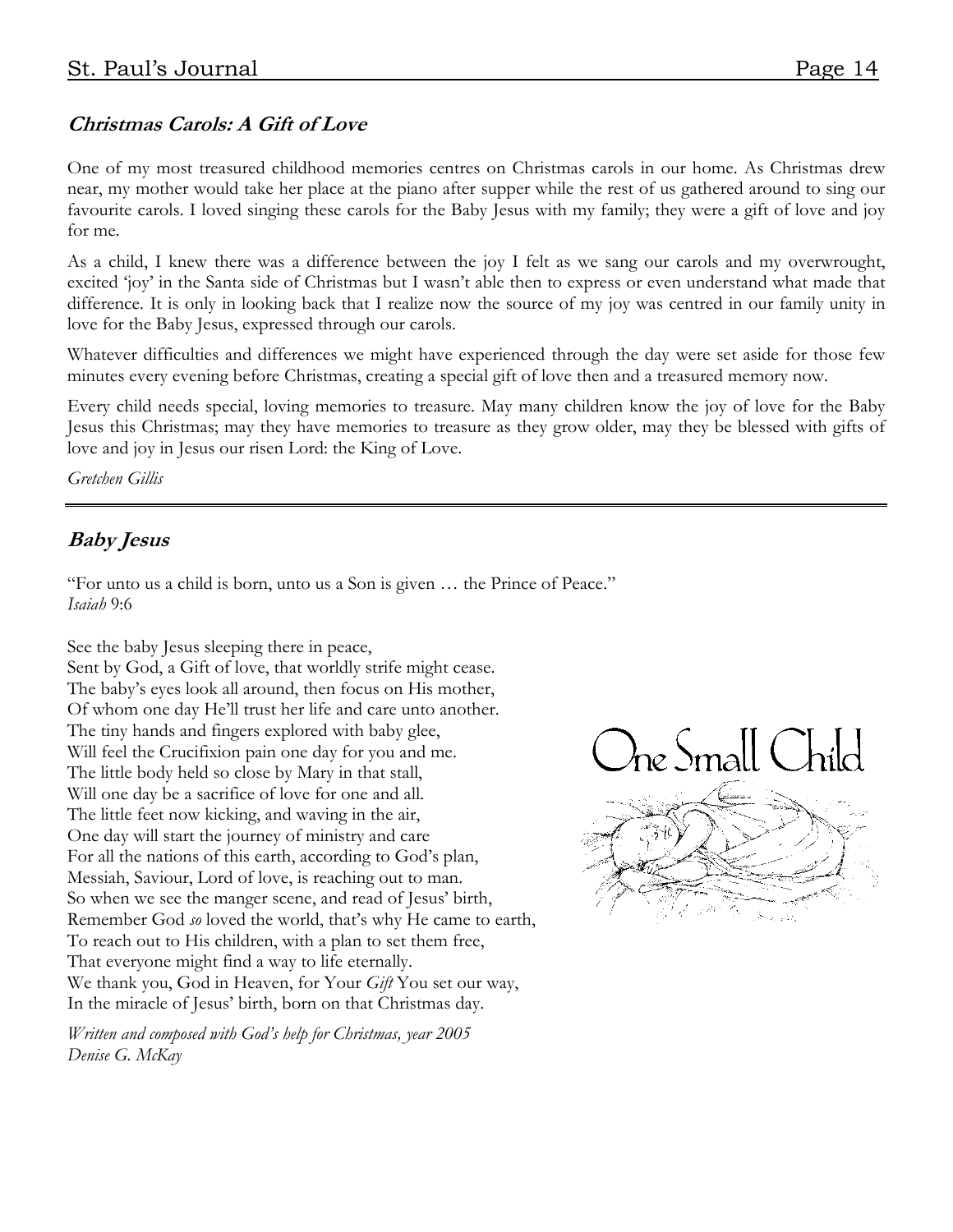# Have you visited ST. PAUL'S ONLINE recently?

## Get Connected at www.stpaulshalifax.org